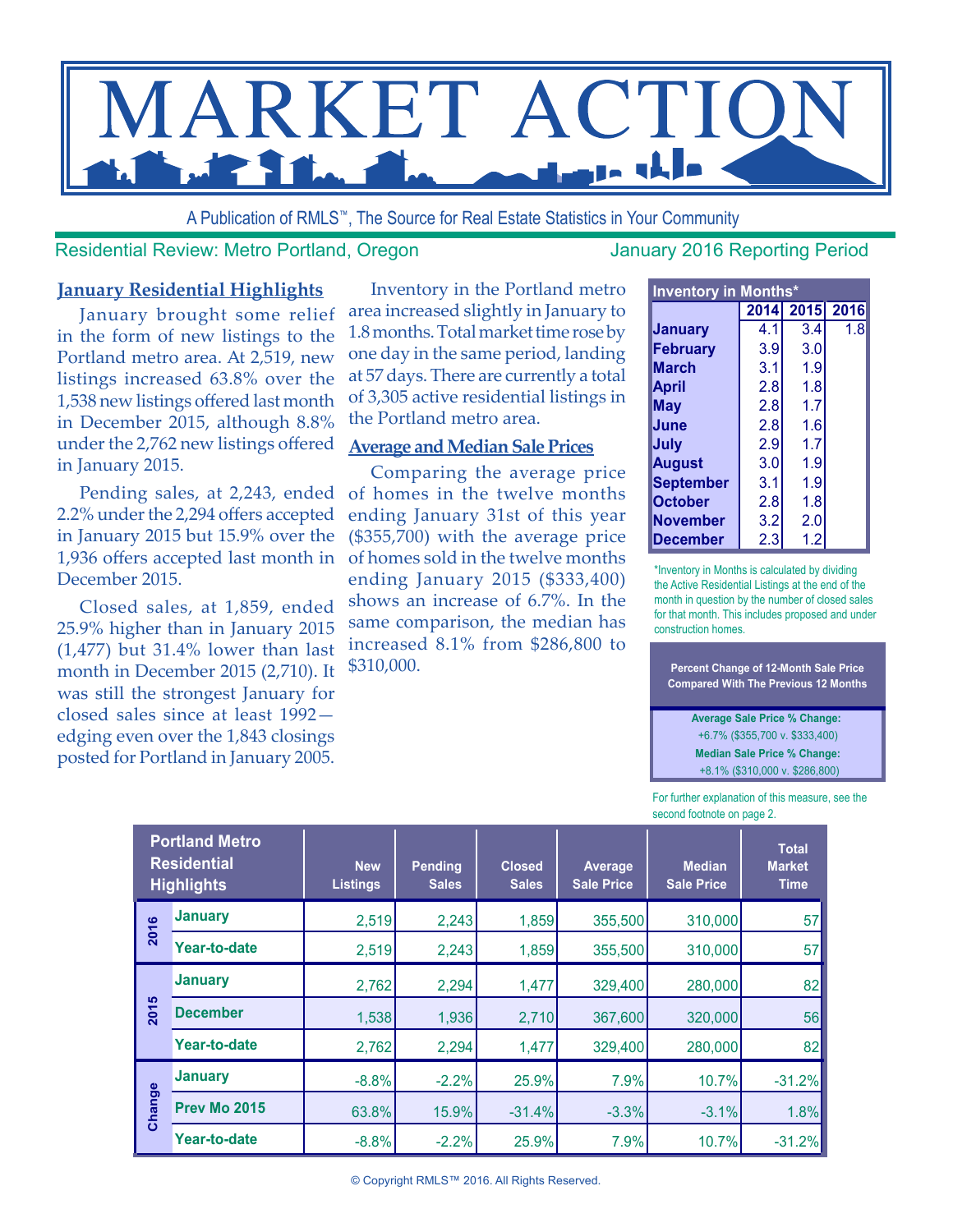# **AREA REPORT • 1/2016 Portland Metropolitan Area, Oregon**

|       |                                                                                                                                                                                                                                                                                                                                                                                                                                                                                                                                                                                                                                                                                                                                                                       | <b>RESIDENTIAL</b>     |             |                           |              |                           |              |                           |                  |              |              |                                              |              | <b>COMMERCIAL</b> |                          | LAND                                      |                      | <b>MULTIFAMILY</b>   |                |                           |                |                           |
|-------|-----------------------------------------------------------------------------------------------------------------------------------------------------------------------------------------------------------------------------------------------------------------------------------------------------------------------------------------------------------------------------------------------------------------------------------------------------------------------------------------------------------------------------------------------------------------------------------------------------------------------------------------------------------------------------------------------------------------------------------------------------------------------|------------------------|-------------|---------------------------|--------------|---------------------------|--------------|---------------------------|------------------|--------------|--------------|----------------------------------------------|--------------|-------------------|--------------------------|-------------------------------------------|----------------------|----------------------|----------------|---------------------------|----------------|---------------------------|
|       |                                                                                                                                                                                                                                                                                                                                                                                                                                                                                                                                                                                                                                                                                                                                                                       | <b>Current Month</b>   |             |                           |              |                           |              | Year-To-Date              |                  |              |              |                                              |              |                   | Year-To-Date             |                                           | Year-To-Date         |                      | Year-To-Date   |                           |                |                           |
|       |                                                                                                                                                                                                                                                                                                                                                                                                                                                                                                                                                                                                                                                                                                                                                                       | <b>Active Listings</b> | ew Listings | Expired.Canceled Listings | ending Sales | ending Sales 2016 v. 2015 | Closed Sales | <b>Average Sale Price</b> | otal Market Time | lew Listings | ending Sales | 2015 <sup>1</sup><br>2016 v.<br>ending Sales | Closed Sales | Werage Sale Price | <b>Median Sale Price</b> | Sale Price % Change <sup>2</sup><br>ÁV 9. | Closed Sales         | Sale Price<br>Nerage | Closed Sales   | <b>Average Sale Price</b> | Closed Sales   | <b>Average Sale Price</b> |
| 141   | <b>N</b> Portland                                                                                                                                                                                                                                                                                                                                                                                                                                                                                                                                                                                                                                                                                                                                                     | 79                     | 98          | 16                        | 91           | $-9.9%$                   | 57           | 362,100                   | 28               | 98           | 91           | $-9.9%$                                      | 57           | 362,100           | 350,000                  | 15.1%                                     | $\overline{2}$       | 925,000              | 3              | 166,700                   | $\overline{4}$ | 461,000                   |
| $142$ | <b>NE Portland</b>                                                                                                                                                                                                                                                                                                                                                                                                                                                                                                                                                                                                                                                                                                                                                    | 176                    | 212         | 45                        | 218          | $-2.7%$                   | 161          | 356,900                   | 38               | 212          | 218          | $-2.7%$                                      | 161          | 356,900           | 315,000                  | 7.8%                                      | 3                    | 596,700              |                |                           | 10             | 437,800                   |
| 143   | <b>SE Portland</b>                                                                                                                                                                                                                                                                                                                                                                                                                                                                                                                                                                                                                                                                                                                                                    | 273                    | 258         | 53                        | 267          | 2.7%                      | 235          | 332,500                   | 47               | 258          | 267          | 2.7%                                         | 235          | 332,500           | 292,300                  | 9.6%                                      | $\overline{4}$       | 337,800              | $\sqrt{5}$     | 204,000                   | 13             | 535,300                   |
| 144   | Gresham/<br><b>Troutdale</b>                                                                                                                                                                                                                                                                                                                                                                                                                                                                                                                                                                                                                                                                                                                                          | 279                    | 192         | 31                        | 179          | 13.3%                     | 163          | 277,700                   | 60               | 192          | 179          | 13.3%                                        | 163          | 277,700           | 255,000                  | 9.6%                                      | $\mathbf{1}$         | 410,000              | $\overline{2}$ | 178,500                   | $\overline{3}$ | 284,000                   |
| 145   | Milwaukie/<br><b>Clackamas</b>                                                                                                                                                                                                                                                                                                                                                                                                                                                                                                                                                                                                                                                                                                                                        | 318                    | 209         | 64                        | 179          | $-2.2%$                   | 150          | 346,000                   | 67               | 209          | 179          | $-2.2%$                                      | 150          | 346,000           | 324,000                  | 8.8%                                      |                      |                      | 16             | 160,400                   |                |                           |
| 146   | <b>Oregon City/</b><br>Canby                                                                                                                                                                                                                                                                                                                                                                                                                                                                                                                                                                                                                                                                                                                                          | 269                    | 165         | 39                        | 132          | 5.6%                      | 100          | 362,700                   | 64               | 165          | 132          | 5.6%                                         | 100          | 362,700           | 316,300                  | 9.5%                                      |                      | ä,                   | $\overline{7}$ | 200,900                   |                | ä,                        |
| 147   | Lake Oswego/<br><b>West Linn</b>                                                                                                                                                                                                                                                                                                                                                                                                                                                                                                                                                                                                                                                                                                                                      | 243                    | 150         | 81                        | 120          | 6.2%                      | 81           | 498,000                   | 78               | 150          | 120          | 6.2%                                         | 81           | 498,000           | 410,000                  | 2.1%                                      |                      | ×,                   | $\overline{7}$ | 413,600                   |                | ä,                        |
| 148   | <b>W</b> Portland                                                                                                                                                                                                                                                                                                                                                                                                                                                                                                                                                                                                                                                                                                                                                     | 327                    | 244         | 83                        | 194          | $-13.8%$                  | 162          | 526,100                   | 57               | 244          | 194          | $-13.8%$                                     | 162          | 526,100           | 440,000                  | 5.9%                                      | -1                   | 410,000              | $\overline{2}$ | 666,500                   | 3              | 526,000                   |
| 149   | NW Wash Co.                                                                                                                                                                                                                                                                                                                                                                                                                                                                                                                                                                                                                                                                                                                                                           | 132                    | 122         | 21                        | 106          | 5.0%                      | 89           | 460,500                   | 40               | 122          | 106          | 5.0%                                         | 89           | 460,500           | 406,000                  | 5.4%                                      |                      | ×,                   | $\overline{2}$ | 271,000                   |                |                           |
| 150   | Beaverton/<br><b>Aloha</b>                                                                                                                                                                                                                                                                                                                                                                                                                                                                                                                                                                                                                                                                                                                                            | 190                    | 245         | 36                        | 202          | $-16.5%$                  | 197          | 309,500                   | 50               | 245          | 202          | $-16.5%$                                     | 197          | 309,500           | 288,000                  | 6.9%                                      |                      | ×,                   |                |                           | $\overline{2}$ | 470,000                   |
| 151   | Tigard/<br>Wilsonville                                                                                                                                                                                                                                                                                                                                                                                                                                                                                                                                                                                                                                                                                                                                                | 328                    | 264         | 79                        | 176          | $-17.0%$                  | 152          | 378,400                   | 65               | 264          | 176          | $-17.0%$                                     | 152          | 378,400           | 338,000                  | 9.7%                                      |                      | ×,                   | $\overline{4}$ | 514,300                   | $\overline{1}$ | 285,000                   |
| 152   | Hillsboro/<br><b>Forest Grove</b>                                                                                                                                                                                                                                                                                                                                                                                                                                                                                                                                                                                                                                                                                                                                     | 179                    | 148         | 24                        | 155          | 1.3%                      | 141          | 299,100                   | 43               | 148          | 155          | 1.3%                                         | 141          | 299,100           | 280,000                  | 8.1%                                      |                      |                      | 6              | 148,300                   | $\overline{2}$ | 239,500                   |
| 153   | Mt. Hood                                                                                                                                                                                                                                                                                                                                                                                                                                                                                                                                                                                                                                                                                                                                                              | 63                     | 14          | $\boldsymbol{9}$          | 14           | 27.3%                     | 13           | 232,700                   | 144              | 14           | 14           | 27.3%                                        | 13           | 232,700           | 235,300                  | 0.8%                                      |                      |                      | $\overline{4}$ | 65,000                    |                | ä,                        |
| 155   | Columbia Co.                                                                                                                                                                                                                                                                                                                                                                                                                                                                                                                                                                                                                                                                                                                                                          | 162                    | 64          | 21                        | 69           | 11.3%                     | 54           | 250,200                   | 83               | 64           | 69           | 11.3%                                        | 54           | 250,200           | 238,500                  | 7.6%                                      | $\blacktriangleleft$ | 125,000              | 3              | 61,500                    | $\overline{2}$ | 175,500                   |
| 156   | Yamhill Co.                                                                                                                                                                                                                                                                                                                                                                                                                                                                                                                                                                                                                                                                                                                                                           | 287                    | 134         | 43                        | 141          | 13.7%                     | 104          | 263,100                   | 88               | 134          | 141          | 13.7%                                        | 104          | 263,100           | 246,500                  | 6.3%                                      | 3                    | 868,300              | 4              | 269,400                   | $\overline{4}$ | 226,000                   |
|       | <sup>1</sup> Percent change in number of pending sales this year compared to last year. The Current Month section compares January 2016 with January 2015. The<br>Year-To-Date section compares 2016 year-to-date statistics through January with 2015 year-to-date statistics through January.<br><sup>2</sup> % Change is based on a comparison of the rolling average sale price for the last 12 months (2/1/15-1/31/16) with 12 months before (2/1/14-1/31/15).<br><sup>3</sup> Total Market Time is the number of days from when a property is listed to when an offer is accepted on that same property. If a property is re-listed within 31<br>days, Total Market Time continues to accrue; however, it does not include the time that it was off the market. |                        |             |                           |              |                           |              |                           |                  |              |              |                                              |              |                   |                          |                                           |                      |                      |                |                           |                |                           |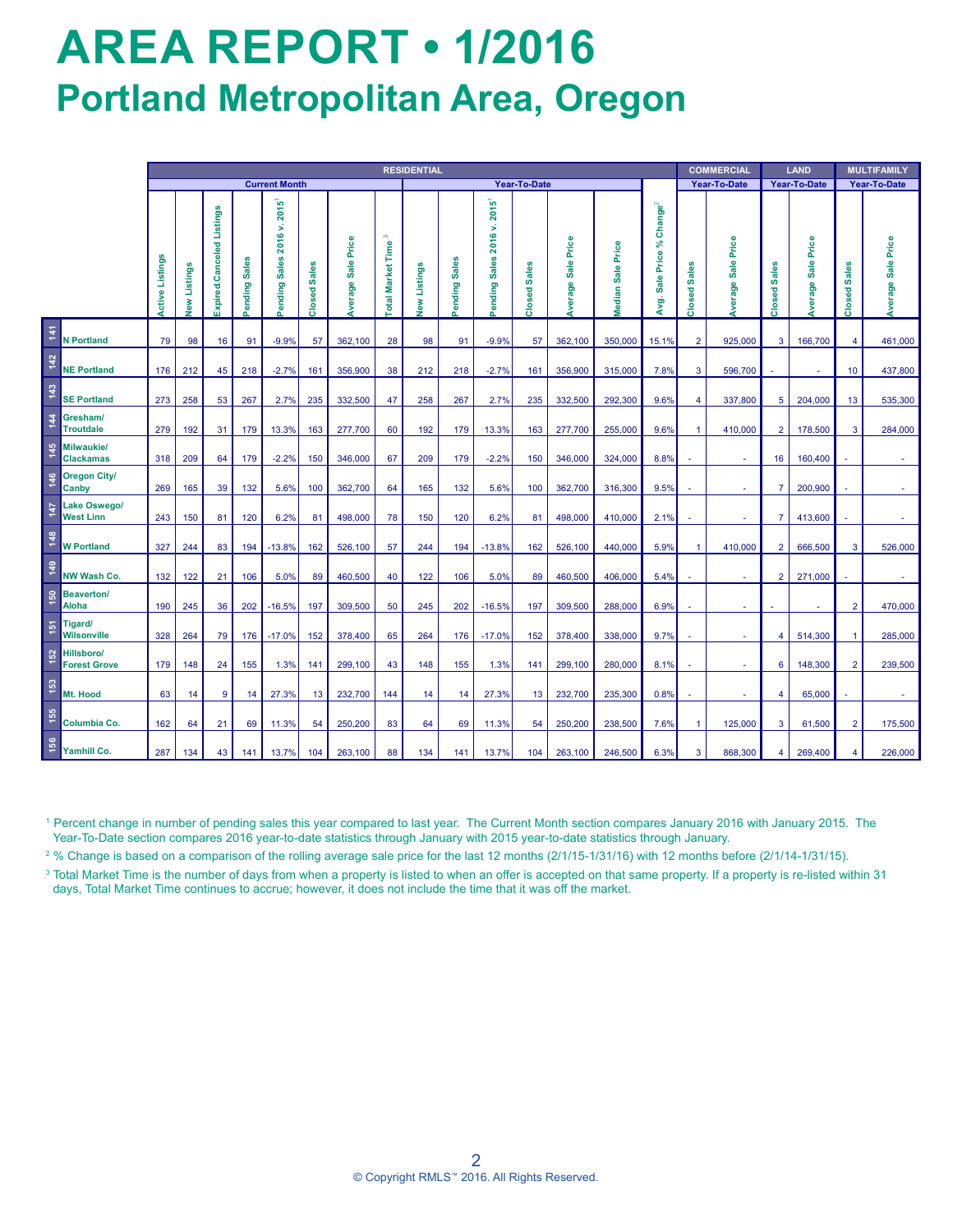

# **ACTIVE RESIDENTIAL LISTINGS**

**PORTLAND, OR**

*This graph shows the active residential listings over the past three calendar years in the greater Portland,* 

#### **TOTAL ACTIVE LISTINGS PORTLAND, OR** *This graph shows the*  **10,500 11,500 12,500**

*total active listings over the past three calendar years in the greater Portland, Oregon metropolitan area.*





# **NEW LISTINGS PORTLAND, OR**

*This graph shows the new residential listings over the past three calendar years in the greater Portland, Oregon metropolitan area.*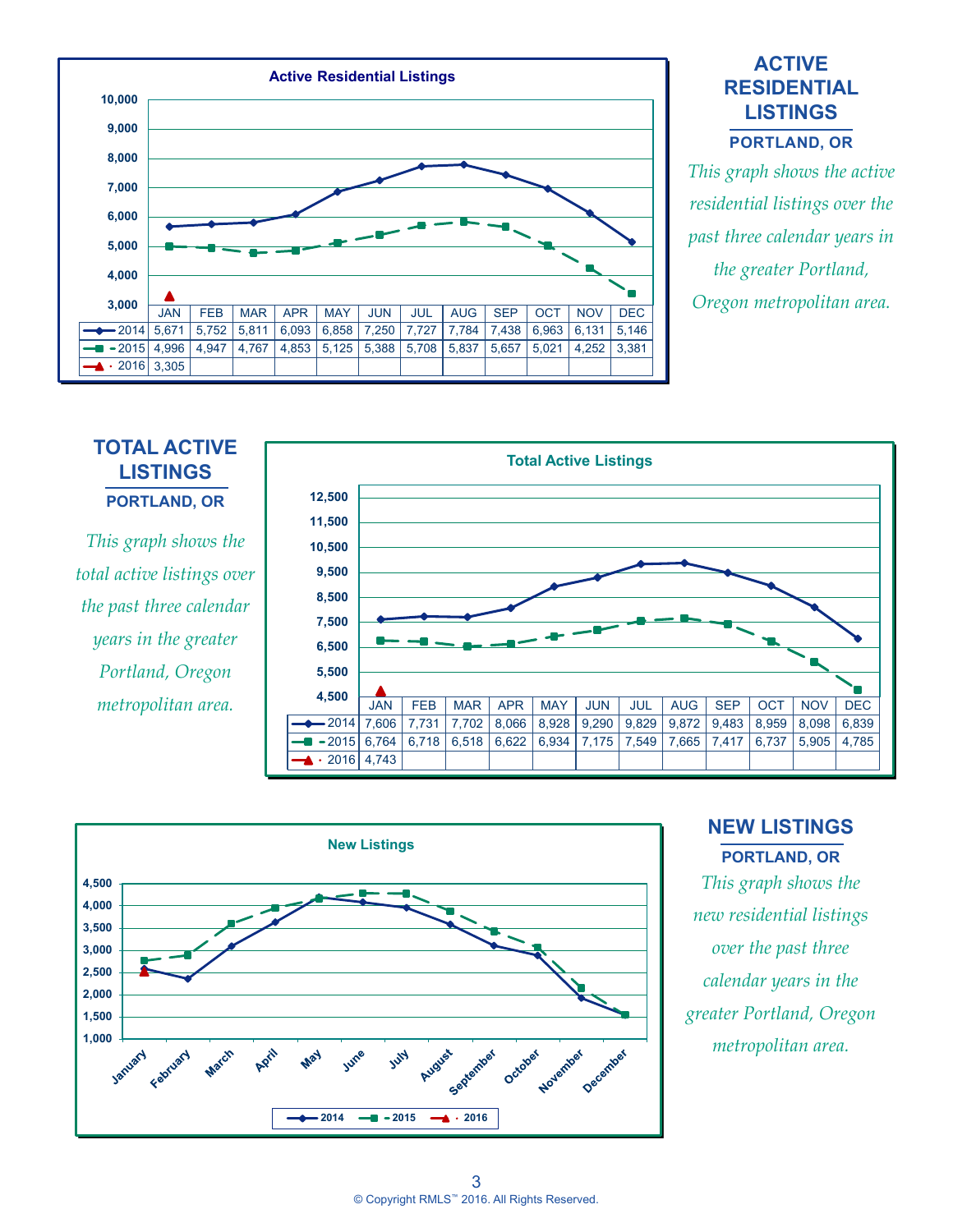

#### **PENDING LISTINGS PORTLAND, OR**

*This graph represents monthly accepted offers in the Portland, Oregon metropolitan area over the past three calendar years.*

# **CLOSED SALES PORTLAND, OR**

*This graph shows the closed sales over the past five calendar years in the greater Portland, Oregon metropolitan area.*





# **DAYS ON MARKET PORTLAND, OR**

*This graph shows the average market time for sales in the Portland, Oregon metropolitan area over the past three calendar years.*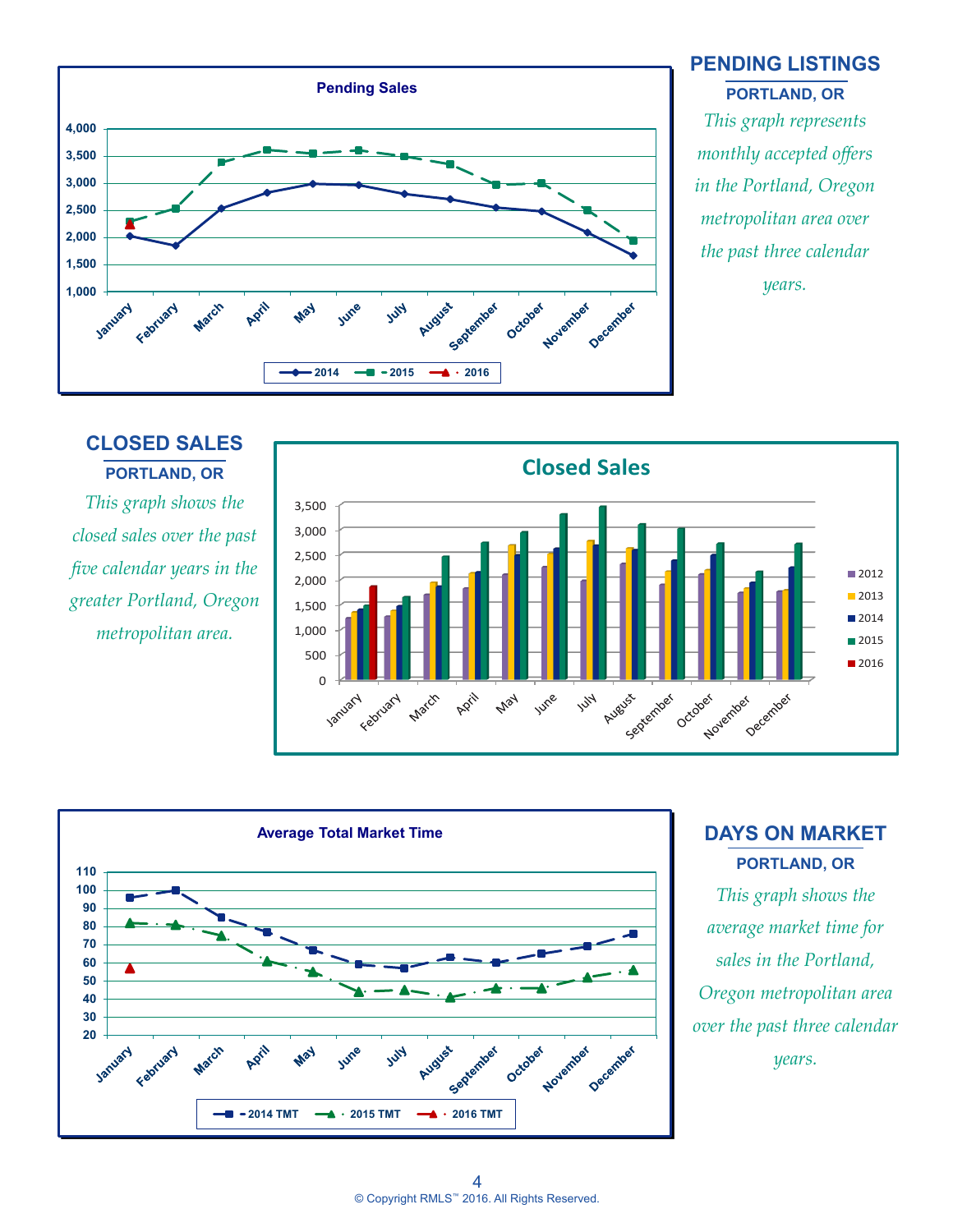## **SALE PRICE PORTLAND, OR**

*This graph represents the average and median sale price for all homes sold in the Portland, Oregon metropolitan area.*





## **MEDIAN SALE PRICE PORTLAND, OR**

*This graph shows the median sale price over the past 12 months in the greater Portland, Oregon, metropolitan area and Clark County.*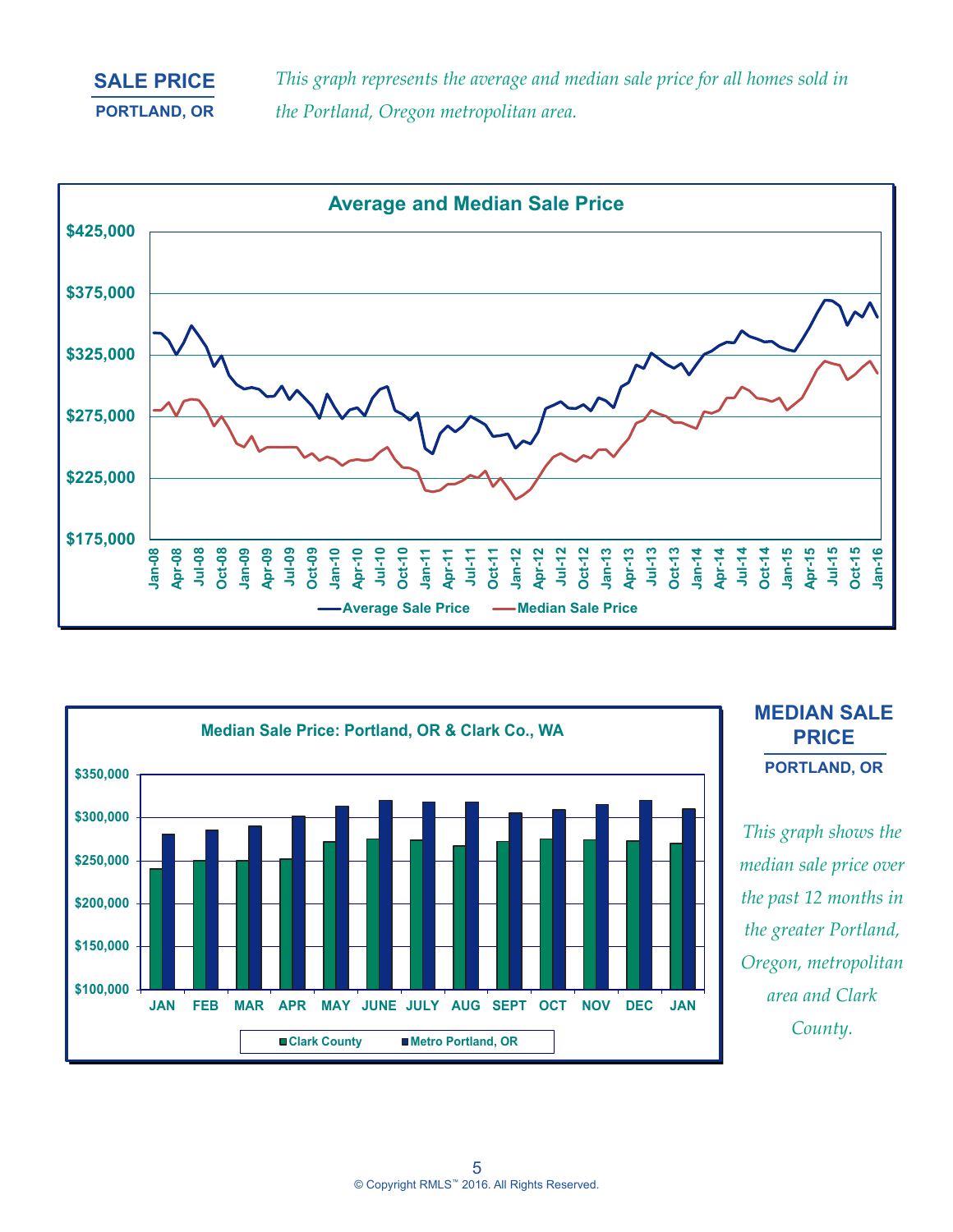